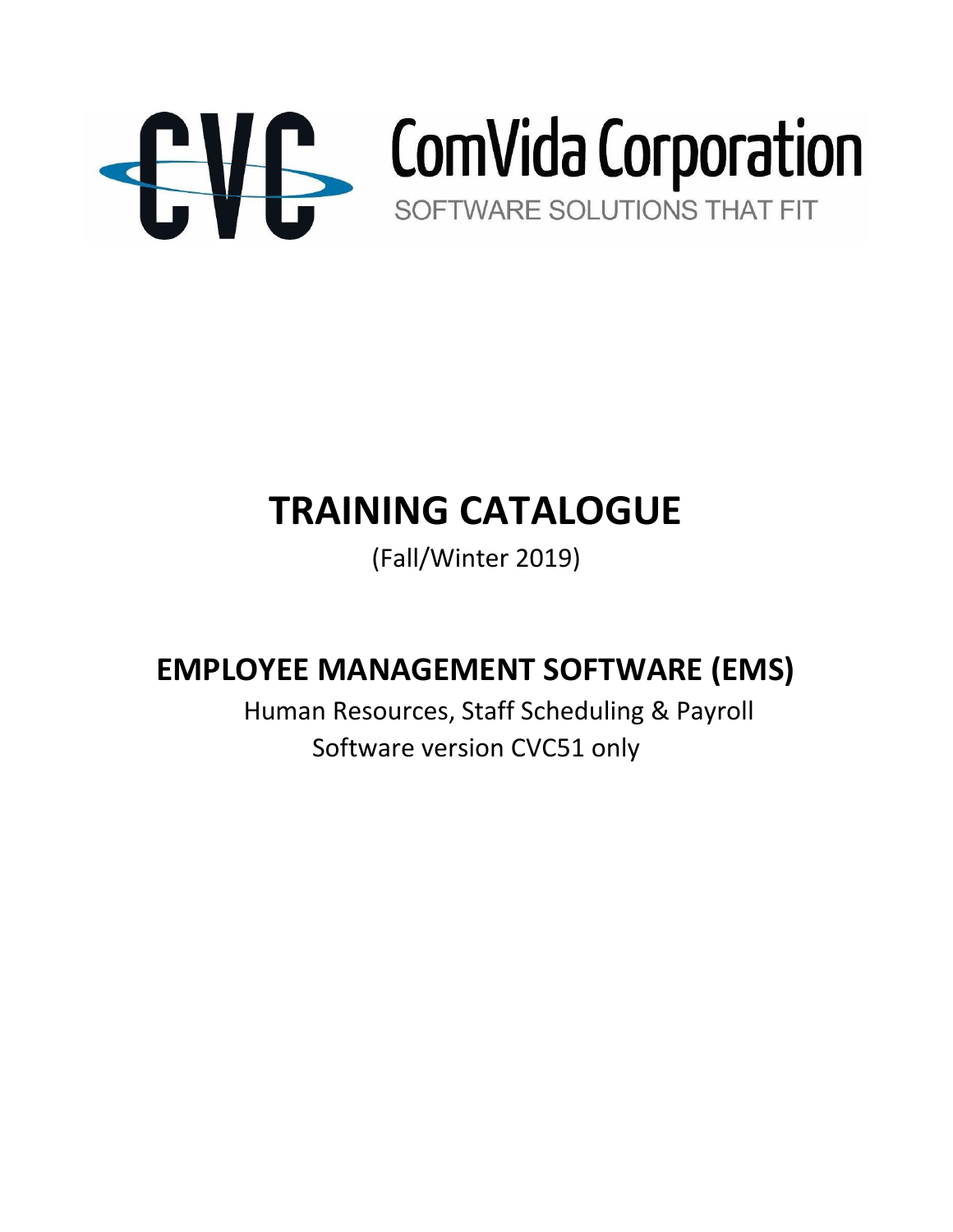# **REGISTRATION**

To register for a course, please send an email to helpdesk@comvida.com with the class webinar registration form attached (last page of document).

We will email the link for accessing the webinar via *GoToMeeting* along with the course materials prior to the class.

Classes are approximately  $1 - 3$  hours in length. The duration of each webinar may vary depending on the number of participants and the questions asked.

Course fee is listed beside each description of the class, there will be applicable taxes per course. Any number of staff from your organization can attend. 24-Hour cancellation notice is required.

To take advantage of these training courses you must be **using CVC51.**

For the notifications course – Twilio will need to be installed.

Space is limited so be sure to register early!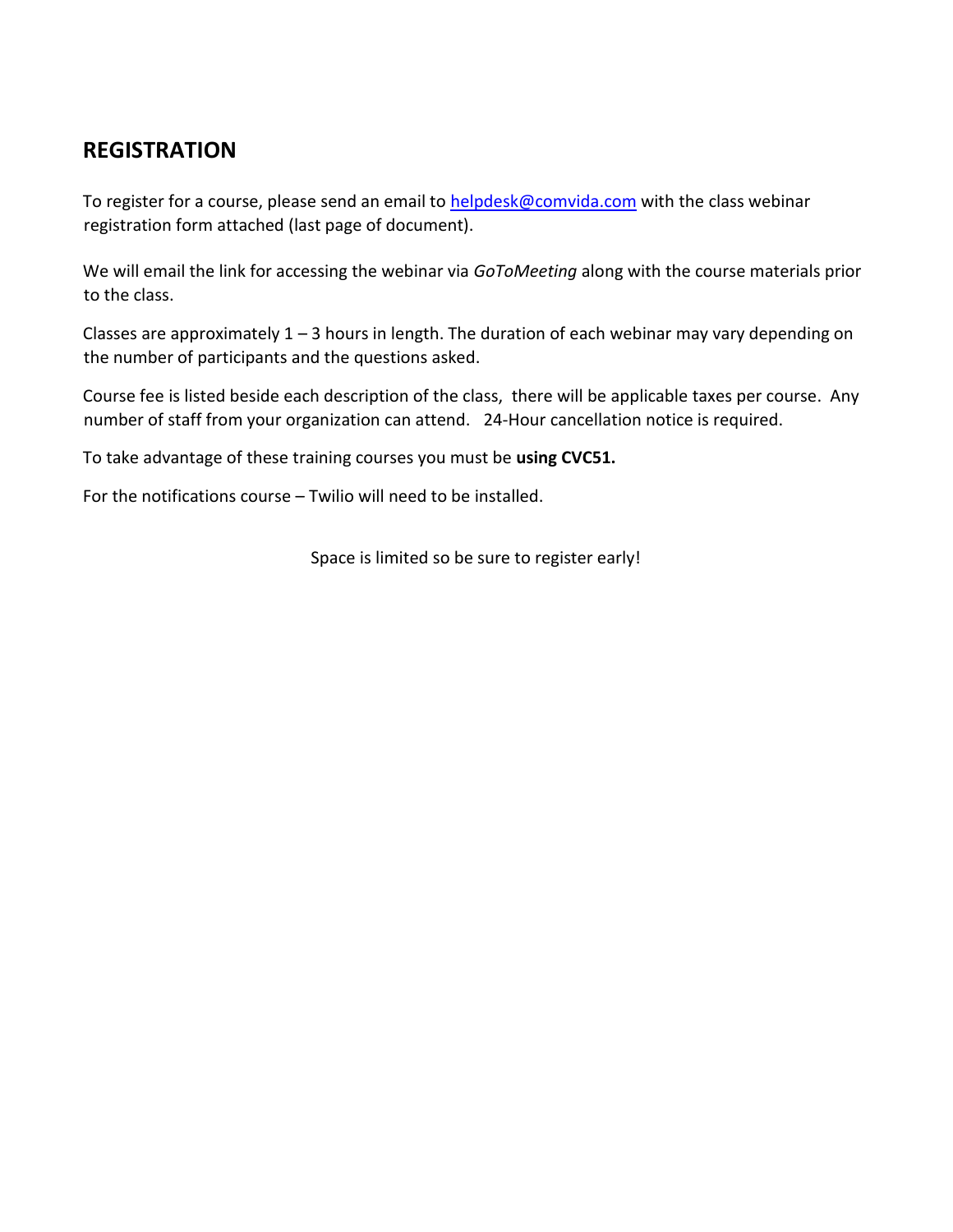## **GENERAL COURSES**

#### **NOTIFICATIONS (400.00)**

*A prerequisite of taking the Notification course is, you must have your Twilio account set up and ready to use. This class offers a 2 hour training session with a 1 hour, one-on-one session to follow the same day, to ensure that everything has been set up in your database to go live with Notifications after this class.*

Notifications in CVC51 now features the ability to send bulk text messages or a single message to an employee's cell phone from the Shifts To Be Filled or Block Booking pages in Scheduling. This can also be done from the new Communication Hub. CVC51 also offers the users the option to set up multiple user-defined notification types, such as: Vacant Shifts, Vacation/Time Off requests, Skill Set expiry or when upcoming milestones are being reached, like anniversary dates.

### **STAFF SCHEDULING COURSES**

#### **WHATS NEW IN STAFF SCHEDULING (260.00)**

This course will go through all the new and exciting features in Setup. This was previously known as Enterprise Settings. Review the new pages that have now been added to Scheduling to increase productivity and save on time. Some other topics that will be covered are: Customized EI Class Handling, Display on Daily page, Scheduled Periods, status of assignments, Assignment editor, Shift configuration, Full Employee Filter Criteria option and the new Options under the Tools menu. That is not all, there is much more to see and hear about!

### **HUMAN RESOURCES COURSES**

#### **WHATS NEW IN HUMAN RESOURCES (260.00)**

We will also cover the new home page look and functionality, the Communication Hub and what can be done and contained within the Hub. Review the new Home page and HR Master page. Enhancements to the Call Record report, Add Employee screen, Full Employee Filter Criteria option, Employee Values As At Date and more.

# **PAYROLL COURSES**

#### **REPORT WRITER (210.00)**

The Report Writer tool allows the user to create reports containing selected information about employees and calculated payroll amounts. This course will show you how to interpret the report setup, copy and modify reports, use filters and sorting as well as the more advanced features available in the Payroll Report Writer.

#### **WHATS NEW IN PAYROLL (\$260.00)**

This course will show you how to streamline the proportionating feature, ease of batch editing, home page comments/notifications used in payroll, future dated position codes, email pay slips after creating bankdata.lst,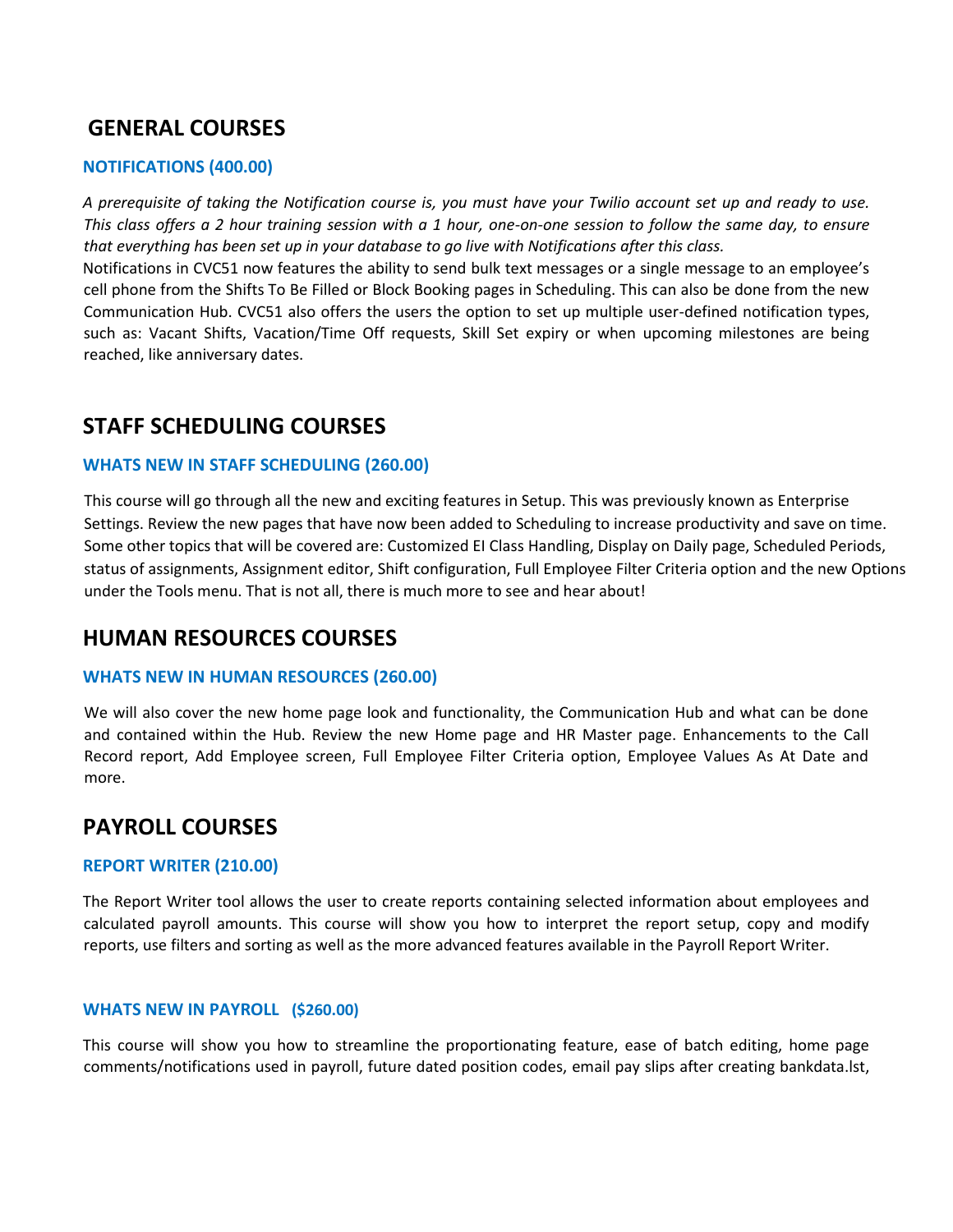adding new items to amounts, a new field called required in items , overriding history dates in reports and the list goes on and on. For some great features that you may not be currently taking advantage of in Payroll.

| CVC51Webinar<br><b>Schedule</b>        | November                                         | December                                               |
|----------------------------------------|--------------------------------------------------|--------------------------------------------------------|
| <b>GENERAL</b>                         |                                                  |                                                        |
| <b>Notifications</b><br>CVC51          | $7^{th}$ - 9a-11a + 1 hr<br>setup                |                                                        |
|                                        | $\frac{3e^{t}}{14^{t}}$ - 9a-11a + 1 hr<br>setup |                                                        |
| **Twilio program<br>must be installed. | $28^{th}$ - 9a-11a + 1 hr<br>setup               |                                                        |
|                                        |                                                  | $12^{th}$ - 9a-11a + 1<br>hr setup                     |
| <b>STAFF</b><br><b>SCHEDULING</b>      |                                                  |                                                        |
|                                        |                                                  |                                                        |
| What's New in SS<br>CVC51              |                                                  | $5^{th} - 12:30p$<br>$\overline{\phantom{a}}$<br>2:30p |
|                                        |                                                  |                                                        |
| <b>HUMAN</b><br><b>RESOURCES</b>       |                                                  |                                                        |
|                                        |                                                  |                                                        |
| What's New in<br>HR CVC51              | $21^{st}$ -1p-3pm                                |                                                        |
|                                        |                                                  |                                                        |
| <b>PAYROLL</b>                         |                                                  |                                                        |
|                                        |                                                  |                                                        |
|                                        | $21^{st} - 9a - 10:30a$                          |                                                        |
| <b>Report Writer</b><br>CVC51          |                                                  | $5^{th}$ -3p- 4:30p                                    |
| What's New in<br>PR CVC51              |                                                  | $5^{th} - 9a - 11a$                                    |
|                                        |                                                  |                                                        |

*Note: All courses listed above are in Pacific Time. If none of the course times are suitable for your organization, feel free to send us a request along with an alternate date & time and we will do our best to accommodate your request.*